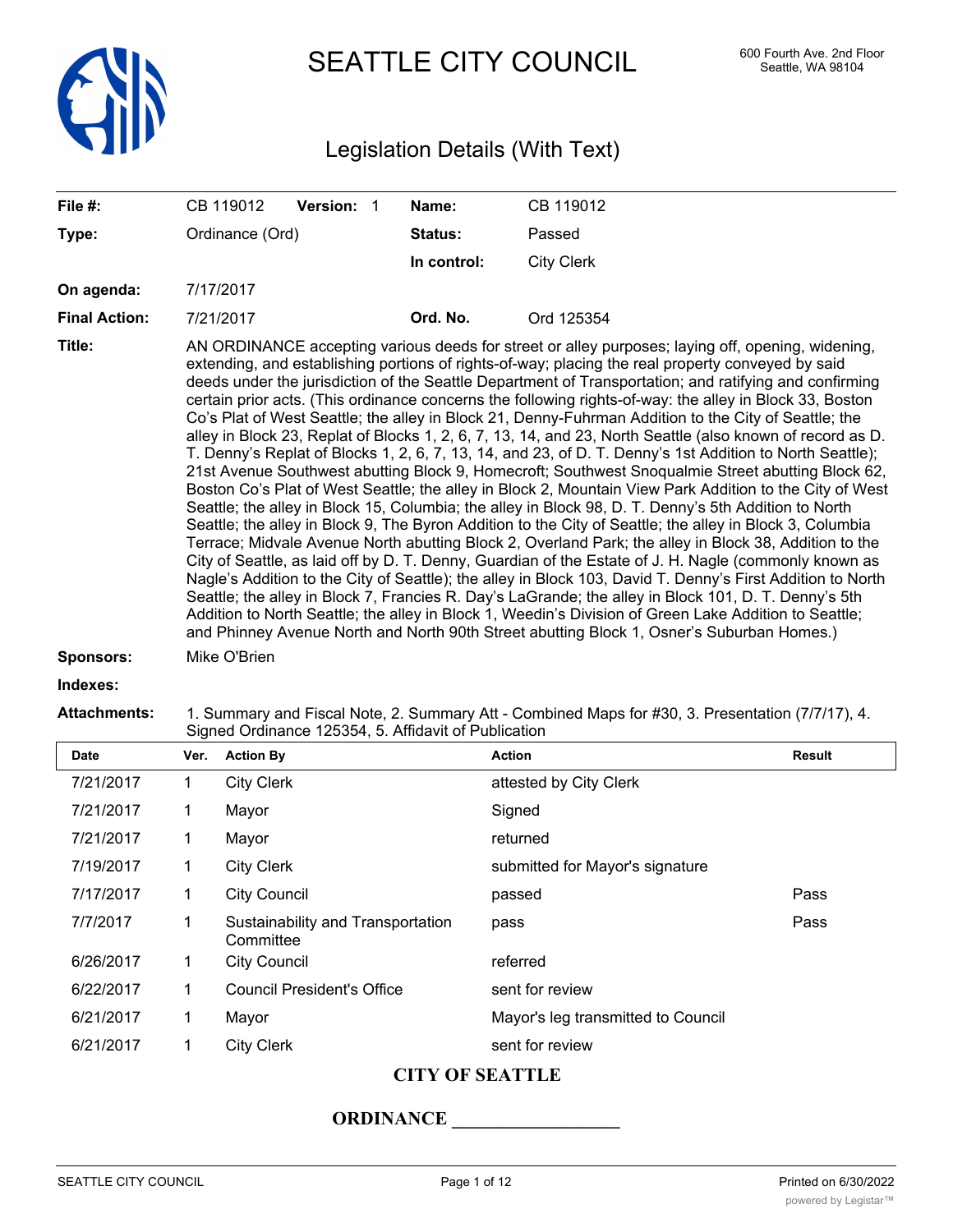## COUNCIL BILL \_\_\_\_\_\_\_\_\_\_\_\_\_\_\_\_\_\_

AN ORDINANCE accepting various deeds for street or alley purposes; laying off, opening, widening, extending, and establishing portions of rights-of-way; placing the real property conveyed by said deeds under the jurisdiction of the Seattle Department of Transportation; and ratifying and confirming certain prior acts. (This ordinance concerns the following rights-of-way: the alley in Block 33, Boston Co's Plat of West Seattle; the alley in Block 21, Denny-Fuhrman Addition to the City of Seattle; the alley in Block 23, Replat of Blocks 1, 2, 6, 7, 13, 14, and 23, North Seattle (also known of record as D. T. Denny's Replat of Blocks 1, 2, 6, 7, 13, 14, and 23, of D. T. Denny's 1<sup>st</sup> Addition to North Seattle);  $21^{st}$ Avenue Southwest abutting Block 9, Homecroft; Southwest Snoqualmie Street abutting Block 62, Boston Co's Plat of West Seattle; the alley in Block 2, Mountain View Park Addition to the City of West Seattle; the alley in Block 15, Columbia; the alley in Block 98, D. T. Denny's  $5<sup>th</sup>$  Addition to North Seattle; the alley in Block 9, The Byron Addition to the City of Seattle; the alley in Block 3, Columbia Terrace; Midvale Avenue North abutting Block 2, Overland Park; the alley in Block 38, Addition to the City of Seattle, as laid off by D. T. Denny, Guardian of the Estate of J. H. Nagle (commonly known as Nagle's Addition to the City of Seattle); the alley in Block 103, David T. Denny's First Addition to North Seattle; the alley in Block 7, Francies R. Day's LaGrande; the alley in Block 101, D. T. Denny's 5 th Addition to North Seattle; the alley in Block 1, Weedin's Division of Green Lake Addition to Seattle; and Phinney Avenue North and North 90<sup>th</sup> Street abutting Block 1, Osner's Suburban Homes.) **BE IT ORDAINED BY THE CITY OF SEATTLE AS FOLLOWS:**

Section 1. The Deed for Alley Purposes, dated December 21, 2015, by NIPOTI CENTIOLI LLC, a

Washington limited liability company that conveys and warrants to The City of Seattle, a Washington municipal

corporation, for alley purposes the following described real property in Seattle, King County, Washington:

The West 2.00 feet of the following described property;

The South 20 feet of Lot 10, and all of Lot 11, 12, and 13, Block 33, Boston Co's Plat of West Seattle, according to the plat thereof, recorded in Volume 3 of Plats, page 19, Records of King County Washington;

Situate in the city of Seattle, county of King, state of Washington.

(Right-of-Way File Number: T2014-2; a portion of tax parcel number 095200-4250; King County Recording Number 20160106000268)

is hereby accepted, laid off, opened, widened, extended, and established upon the land described in this section.

Section 2. The Deed for Alley Purposes, dated December 2, 2015, by FRANKLIN EASTLAKE, LLC, a

Washington limited liability company, that conveys and warrants to The City of Seattle, a Washington

municipal corporation, for alley purposes the following described real property in Seattle, King County,

Washington:

The Northwesterly 0.50 feet of the following described property: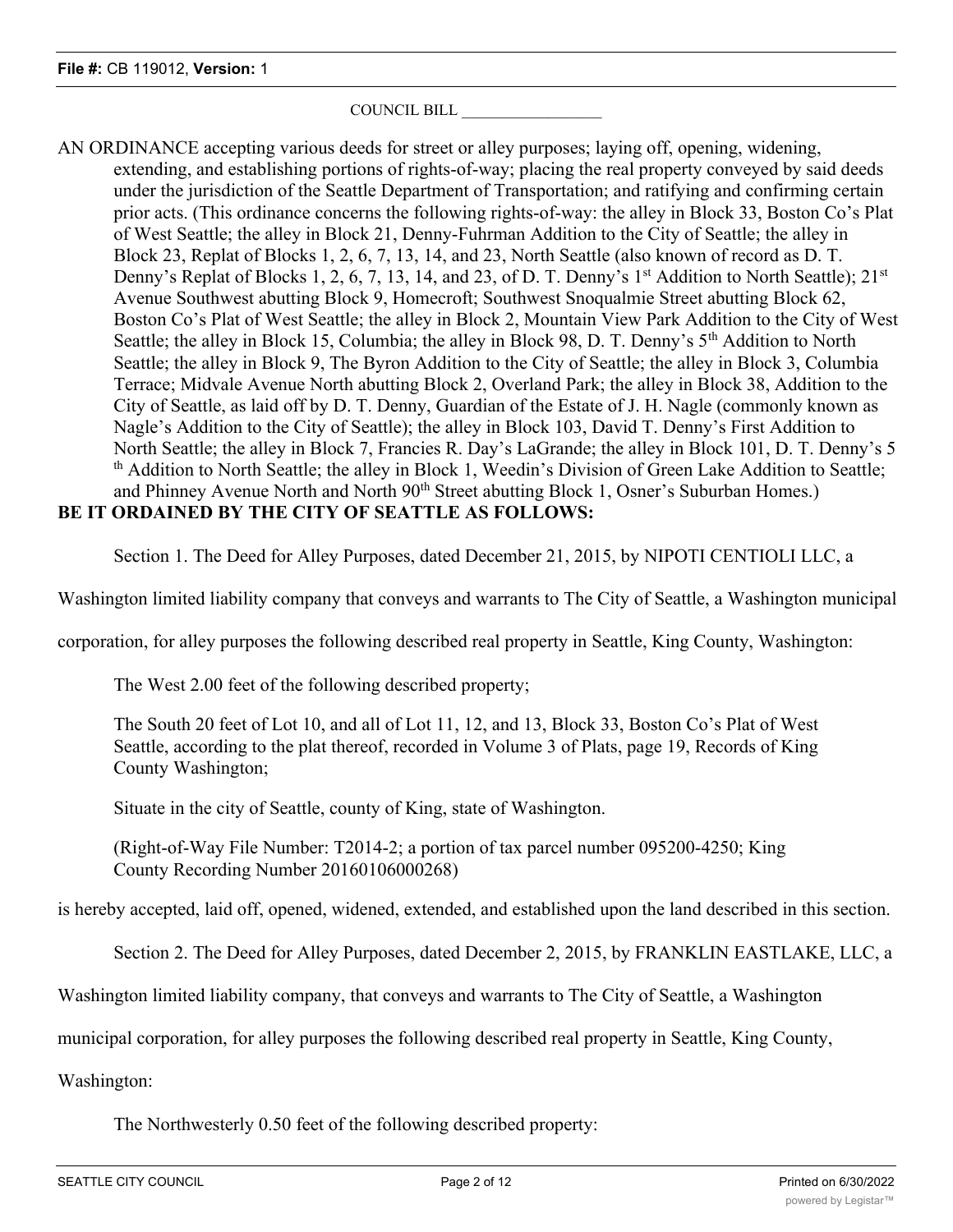Lots 22 and 23, Block 21, Denny-Fuhrman Addition to the City of Seattle according to the plat thereof, recorded in Volume 7 of Plats, page 34, Records of King County, Washington;

Also known as Parcel A, City of Seattle Lot Boundary Adjustment No. 3017861, under King County Recording No. 20150113900003, having been superceded by Lot Boundary Adjustment No. 3017861, under King County Recording No. 20150512900001.

Situate in the city of Seattle, county of King, state of Washington.

(Right-of-Way File Number: T2014-25; a portion of tax parcel numbers 195970-1470 and 195970-1475; King County Recording Number 20151214000172)

is hereby accepted, laid off, opened, widened, extended, and established upon the land described in this section.

Section 3. The Deed for Alley Purposes, dated May 8, 2015, by the TVC QUEEN ANNE CO. II,

L.L.C., a Michigan limited liability company, that conveys and warrants to The City of Seattle, a Washington

municipal corporation, for alley purposes the following described real property in Seattle, King County,

Washington:

The West 2.00 feet of the following described property:

Lot 1 and the North 40.00 feet of Lot 3, all in Block 23, Replat of Blocks 1, 2, 6, 7, 13, 14, and 23, North Seattle (also shown of record as D. T. Denny's Replat of Blocks 1, 2, 6, 7, 13, 14, and 23, of D. T. Denny's 1<sup>st</sup> Addition to North Seattle), according to the plat thereof recorded in Volume 3 of Plats, page 81, in King County, Washington.

Situate in the city of Seattle, county of King, state of Washington.

(Right-of-Way File Number: T2014-34; a portion of tax parcel numbers 199020-0443 and 199020-0455; King County Recording Number 20150514000694)

is hereby accepted, laid off, opened, widened, extended, and established upon the land described in this section.

Section 4. The Deed for Street Purposes, dated September 4, 2015, by GREENBELT 23<sup>rd</sup>, LLC, a

Washington limited liability company, that conveys and warrants to The City of Seattle, a Washington

municipal corporation, for street purposes the following described real property in Seattle:

The East 8.00 feet of the following described property:

That portion of Lot 2, Block 9, Homecroft, according to the plat thereof recorded in Volume 24 of Plats, page 42, Records of King County, Washington,

Beginning at the Southeast corner of said Lot 2, on the West margin of  $21<sup>st</sup>$  Avenue Southwest;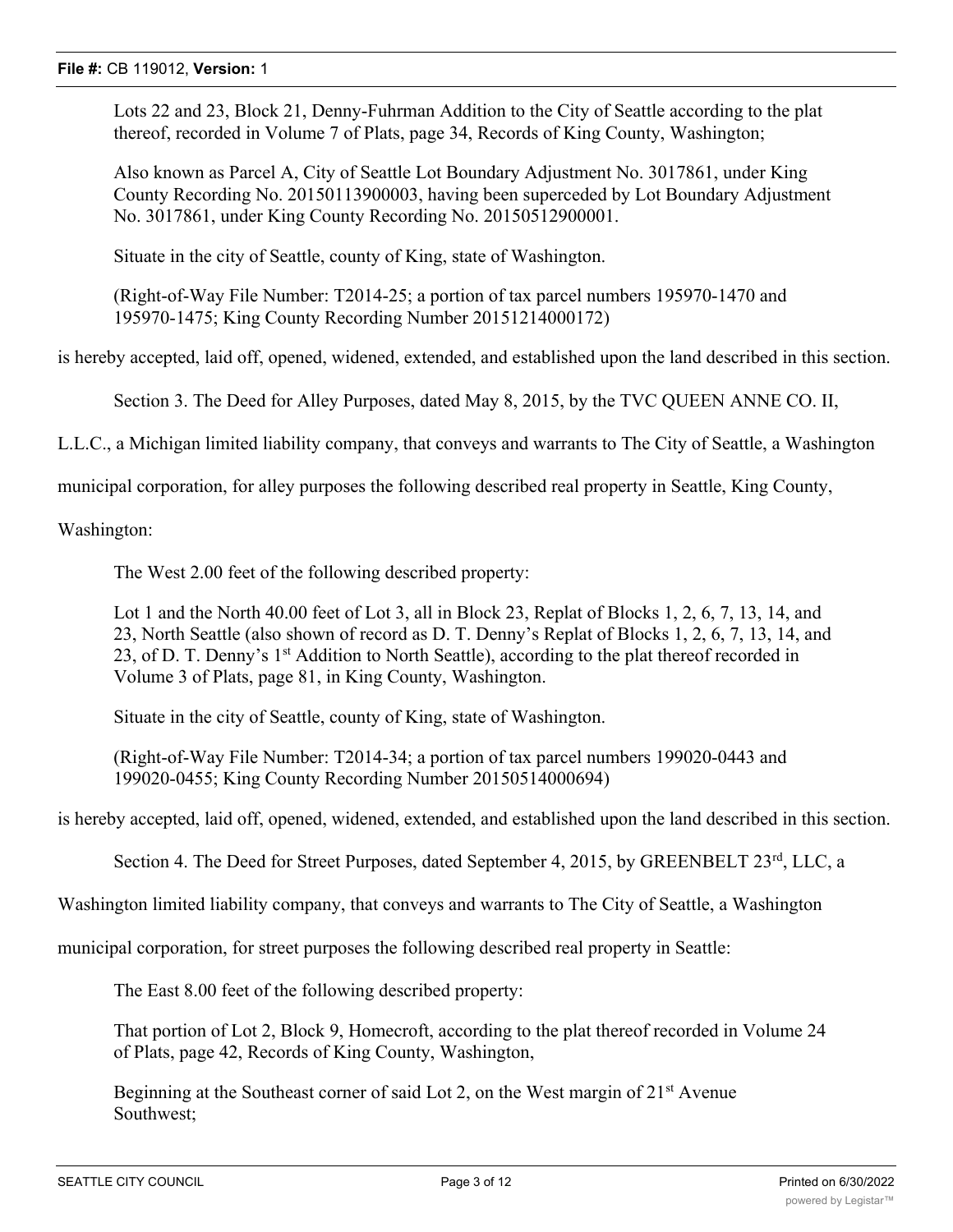Thence North 00° 51' 13" West, along said margin, 210 feet to the North line of said Lot 2;

Thence North 89° 31' 13" West, along said North line 72.02 feet;

Thence South 00° 51' 13" East, 209.96 feet;

Thence South 89° 29' 09" East, 72.02 feet to said West margin and the Point of Beginning.

Situate in the city of Seattle, county of King, state of Washington.

(Right-of-Way File Number: T2015-30; a portion of tax parcel number 343850-0270; King County Recording Number 20150924000719)

is hereby accepted, laid off, opened, widened, extended, and established upon the land described in this section.

Section 5. The Deed for Street Purposes, dated November 23, 2015, by THE YOUNG MEN'S

CHRISTIAN ASSOCIATION OF GREATER SEATTLE, a Washington non-profit corporation, that conveys

and warrants to The City of Seattle, a Washington municipal corporation, for street purposes the following

described real property in Seattle, King County, Washington:

The South 1.00 foot of the following described property:

Lot 10, Block 61 and Lot 10, Block 62, the Boston Co's Plat of West Seattle, according to the plat recorded in Volume 3 of Plats at page 19, in King County, Washington.

Together with the South 1.00 foot of the vacated alley adjoining as vacated under City of Seattle Ordinance Number 110029.

Situate in the city of Seattle, county of King, state of Washington.

(Right-of-Way File Number: T2015-37; a portion of tax parcel numbers 095200-7845 and 095200-8040; King County Recording Number 20151204000830)

is hereby accepted, laid off, opened, widened, extended, and established upon the land described in this section.

Section 6. The Deed for Alley Purposes, dated November 11, 2015, by ADMIRAL WEST

DEVELOPMENT LLC, a Washington limited liability company, that conveys and warrants to The City of

Seattle, a Washington municipal corporation, for alley purposes the following described real property in Seattle,

King County, Washington:

The West 0.50 feet of the following described property: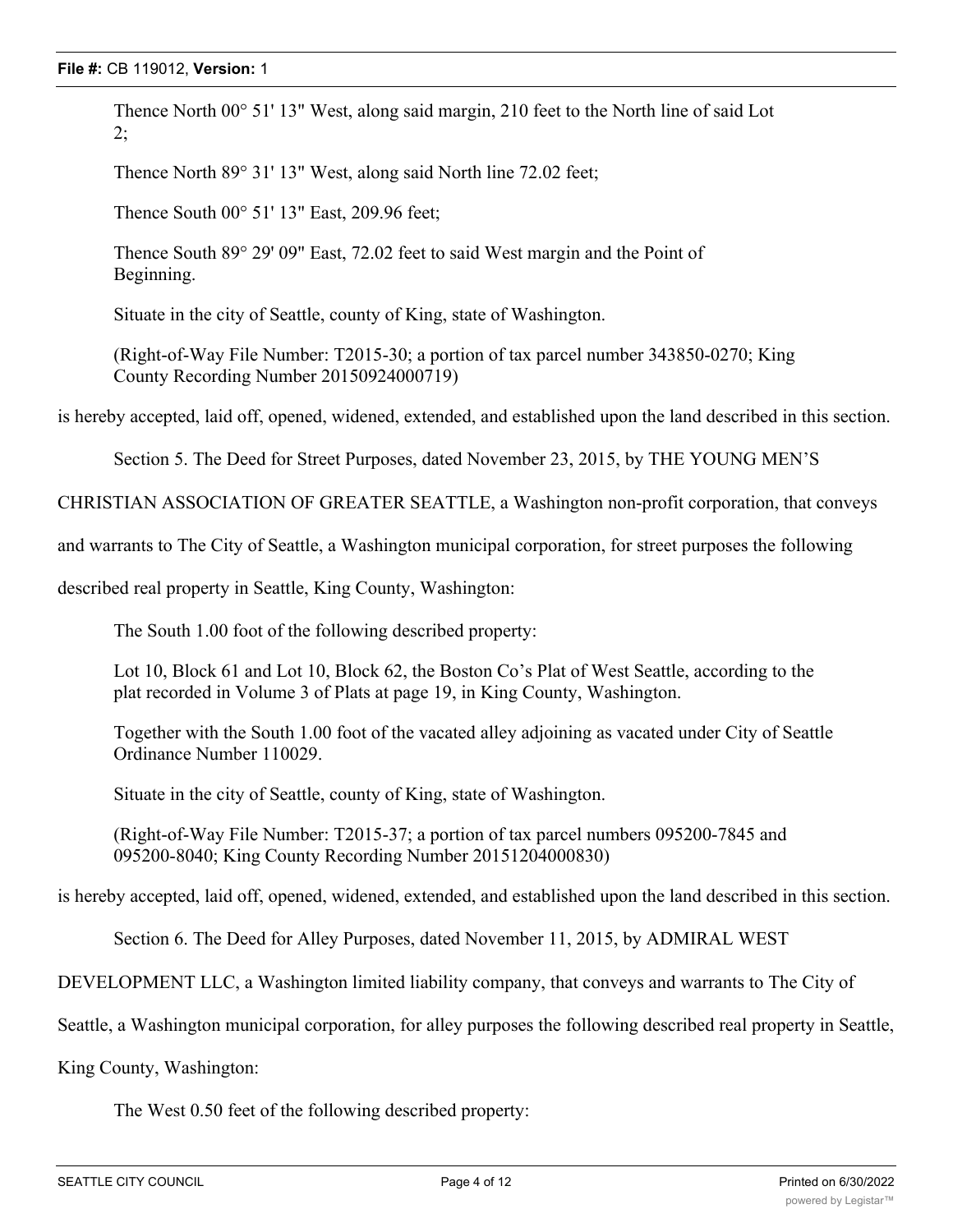Lots 37 and 38, Block 2, Mountain View Park Addition to the City of West Seattle, according to the plat thereof recorded in Volume 16 of Plats, page 4, Records of King County, Washington.

Situate in the city of Seattle, county of King, state of Washington.

(Right-of-Way File Number: T2015-50; a portion of tax parcel number 570850-0465; King County Recording Number 20151120000071)

is hereby accepted, laid off, opened, widened, extended, and established upon the land described in this section.

Section 7. The Deed for Alley Purposes, dated November 11, 2015, by ADMIRAL WEST

DEVELOPMENT LLC, a Washington limited liability company, that conveys and warrants to The City of

Seattle, a Washington municipal corporation, for alley purposes the following described real property in Seattle,

King County, Washington:

The West 0.50 feet of the following described property:

Lots 39 and 40, Block 2, Mountain View Park Addition to the City of West Seattle, according to the plat thereof recorded in Volume 16 of Plats, page 4, Records of King County, Washington.

Situate in the city of Seattle, county of King, state of Washington.

(Right-of-Way File Number: T2015-51; a portion of tax parcel number 570850-0475; King County Recording Number 20151120000072)

is hereby accepted, laid off, opened, widened, extended, and established upon the land described in this section.

Section 8. The Deed for Alley Purposes, dated November 11, 2015, by ADMIRAL WEST

DEVELOPMENT LLC, a Washington limited liability company, that conveys and warrants to The City of

Seattle, a Washington municipal corporation, for alley purposes the following described real property in Seattle,

King County, Washington:

The West 0.50 feet of the following described property:

Lots 41 and 42, Block 2, Mountain View Park Addition to the City of West Seattle, according to the plat thereof recorded in Volume 16 of Plats, page 4, Records of King County, Washington.

Situate in the city of Seattle, county of King, state of Washington.

(Right-of-Way File Number: T2015-52; a portion of tax parcel number 570850-0485; King County Recording Number 20151120000073)

is hereby accepted, laid off, opened, widened, extended, and established upon the land described in this section.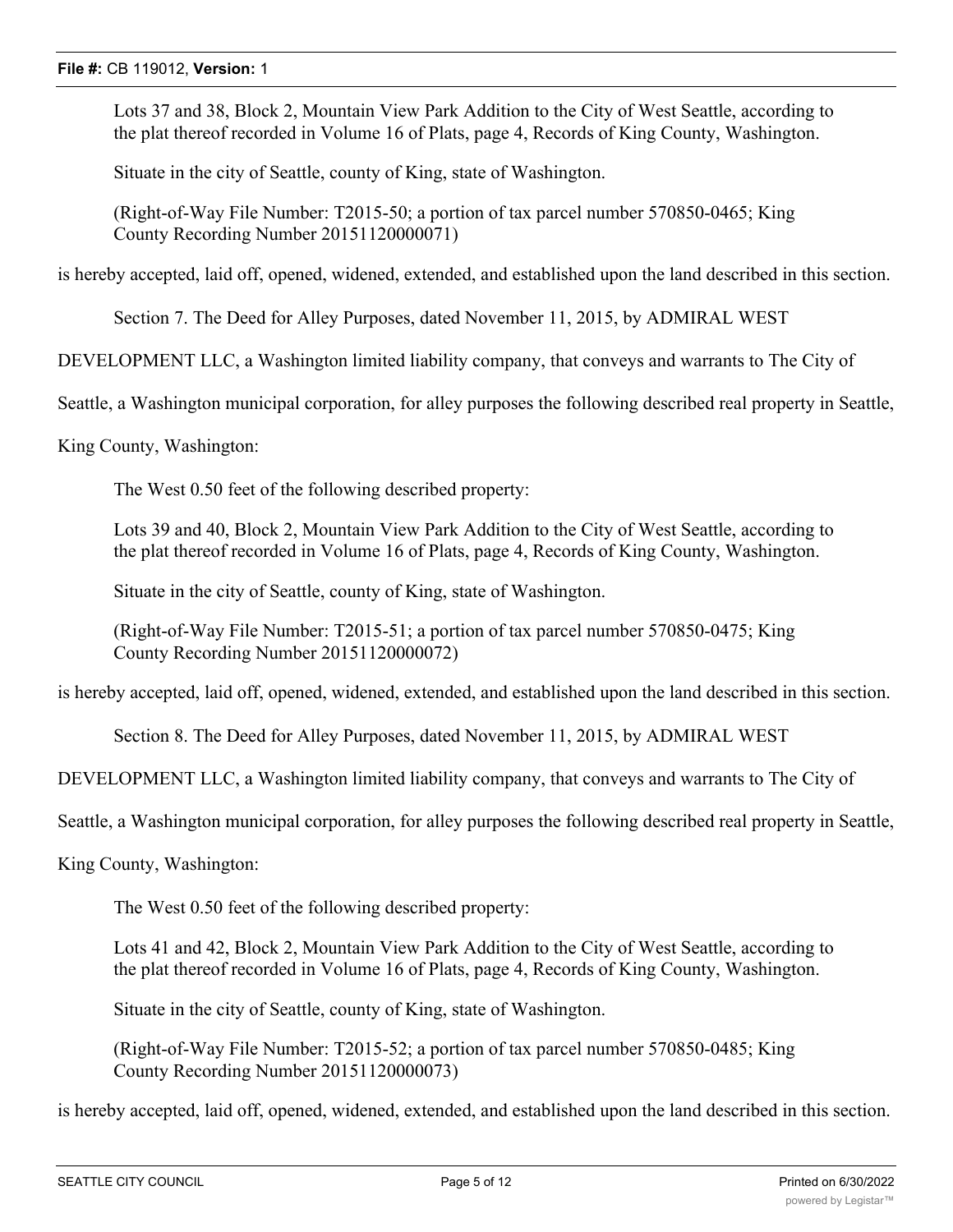Section 9. The Deed for Alley Purposes, dated November 11, 2015, by ADMIRAL WEST

DEVELOPMENT LLC, a Washington limited liability company, that conveys and warrants to The City of

Seattle, a Washington municipal corporation, for alley purposes the following described real property in Seattle,

King County, Washington:

The West 0.50 feet of the following described property:

Lots 43, Block 2, Mountain View Park Addition to the City of West Seattle, according to the plat thereof recorded in Volume 16 of Plats, page 4, Records of King County, Washington.

Situate in the city of Seattle, county of King, state of Washington.

(Right-of-Way File Number: T2015-53; a portion of tax parcel number 570850-0485; King County Recording Number 20151120000074)

Section 10. The Deed for Alley Purposes, dated November 6, 2015, by LR ISABELLA LLC, a

Washington limited liability company, that conveys and warrants to The City of Seattle, a Washington

municipal corporation, for alley purposes the following described real property in Seattle, King County,

Washington:

The South 1.00 foot of the following described property:

Lots 275 and 276, Block 15, Columbia, according to the plat thereof recorded in Volume 7 of Plats, page 97, in King County, Washington;

Together with the South 1.00 foot of the East half of vacated alley adjoining the South 62 feet of said Lot 276 on the West.

Situate in the city of Seattle, county of King, state of Washington.

(Right-of-Way File Number: T2015-54; a portion of tax parcel numbers 170290-1601 and 170290-1605; King County Recording Number 20151112001088)

is hereby accepted, laid off, opened, widened, extended, and established upon the land described in this section.

Section 11. The Deed for Alley Purposes, dated November 17, 2015, by NASH - HOLLAND 970

DENNY INVESTORS, LLC, a Delaware limited liability company, that conveys and warrants to The City of

Seattle, a Washington municipal corporation, for alley purposes the following described real property in Seattle,

King County, Washington: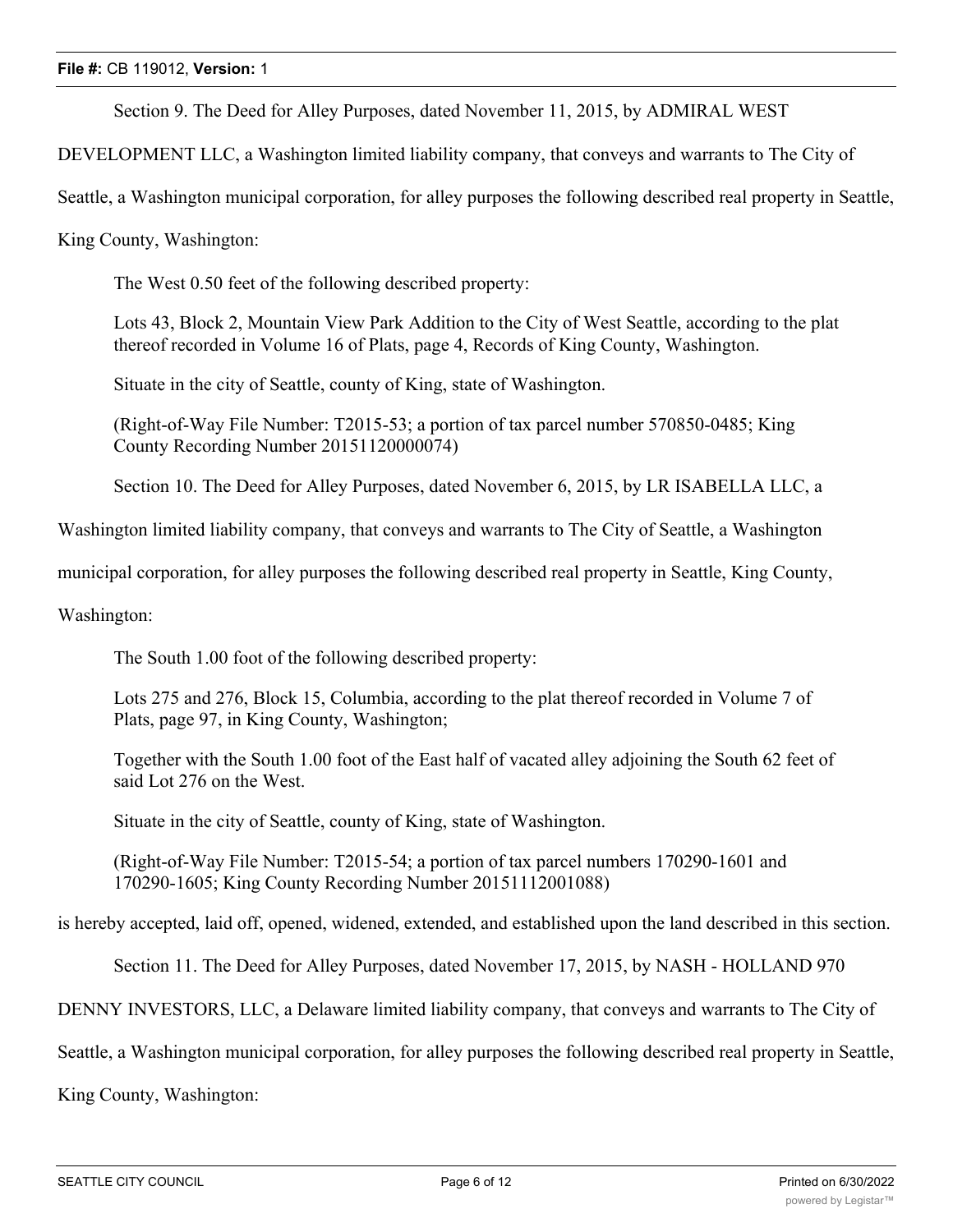#### **File #:** CB 119012, **Version:** 1

The West 2.00 feet of the following described property:

Lots 3, 4, 5, and 6, Block 98, D. T. Denny's 5<sup>th</sup> Addition to North Seattle (also showing of record as D. T. Denny's Fifth Addition to the City of Seattle), according to the plat thereof, recorded in Volume 1 of Plats, page 202, in King County, Washington.

Situate in the city of Seattle, King County, Washington.

(Right-of-Way File Number: T2015-56; a portion of tax parcel numbers 198620-0310 and 198620-0320; King County Recording Number 20151123001003)

is hereby accepted, laid off, opened, widened, extended, and established upon the land described in this section.

Section 12. The Deed for Alley Purposes, dated January 4, 2016, by PHONG LE, a single man as his

sole and separate estate, that conveys and warrants to The City of Seattle, a Washington municipal corporation,

for alley purposes the following described real property in Seattle, King County, Washington:

The Southwest 2.00 feet of the following described property:

The Southwesterly half of Lots 1 and 2, Block 9, The Byron Addition to the City of Seattle, according to the plat thereof recorded in Volume 6 of Plats, page 87, Records of King County, Washington.

Situate in the city of Seattle, county of King, state of Washington.

(Right-of-Way File Number: T2015-59; a portion of tax parcel number 128230-0750; King County Recording Number 20160105000019)

is hereby accepted, laid off, opened, widened, extended, and established upon the land described in this section.

Section 13. The Deed for Alley Purposes, dated January 7, 2016, by DWELL DEVELOPMENT LLC, a

Washington limited liability company, that conveys and warrants to The City of Seattle, a Washington

municipal corporation, for alley purposes the following described real property in Seattle, King County,

Washington:

The West 2.00 feet of the following described property:

Lot 8, Block 3, Columbia Terrace, according to the plat thereof recorded in Volume 10 of Plats, page 48, Records of King County, Washington.

Situate in the city of Seattle, King County, state of Washington.

(Right-of-Way File Number: T2015-67; a portion of tax parcel number 170990-0050; King County Recording Number 20160107000458)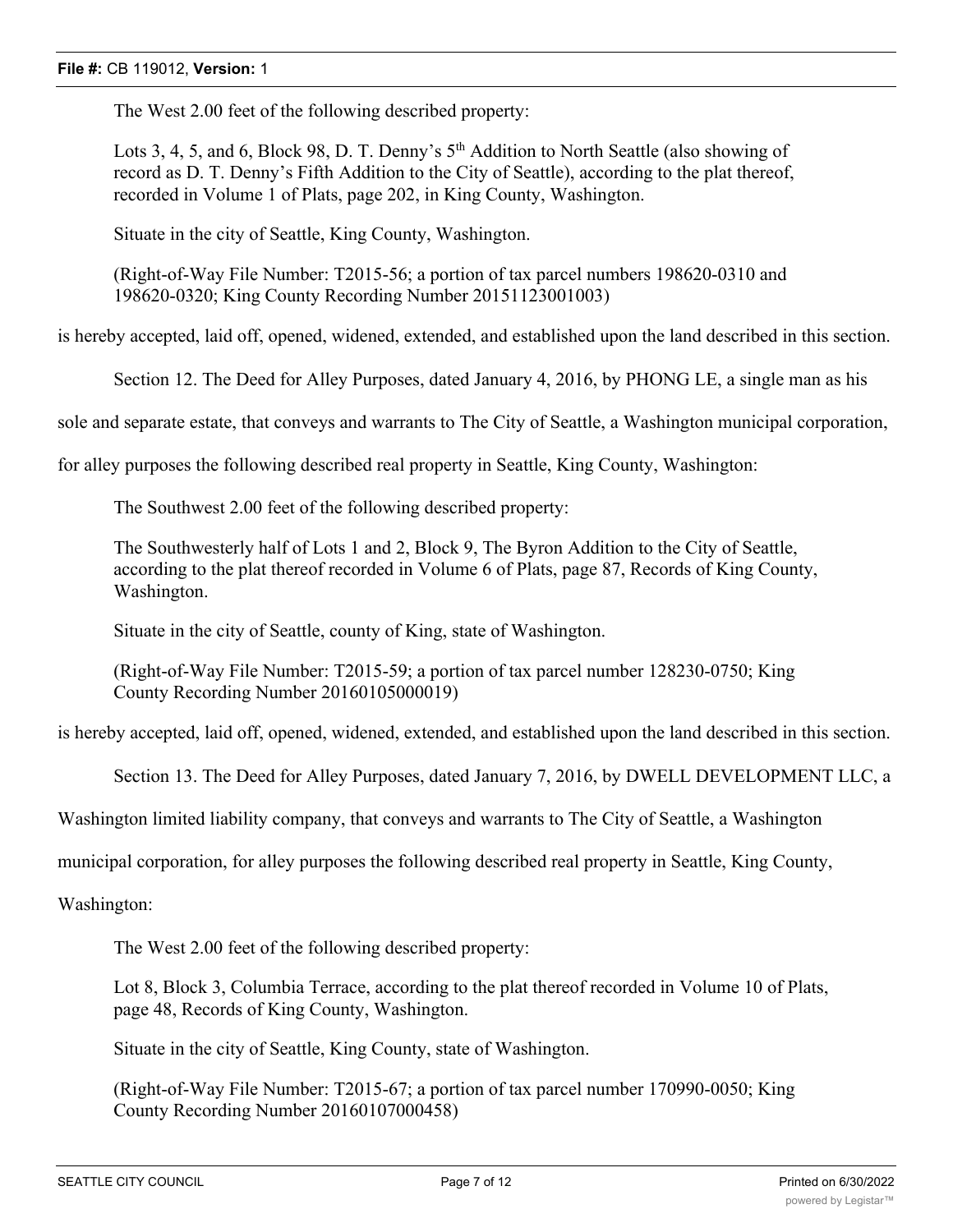is hereby accepted, laid off, opened, widened, extended, and established upon the land described in this section.

Section 14. The Deed for Street Purposes, dated November 19, 2015, and the Correction Deed for Street

Purposes, dated December 23, 2015, by SAGE HOMES NORTHWEST, LLC, a Washington limited liability

company, that conveys and warrants to The City of Seattle, a Washington municipal corporation, for street

purposes the following described real property in Seattle, King County, Washington:

The West 6.00 feet of Lots 20, 21, 22, 23, and 24, Block 2, Overland Park, according to the plat thereof recorded in Volume 26 of Plats, page 44, Records of King County, Washington.

Situate in the city of Seattle, county of King, state of Washington.

(Right-of-Way File Number: T2015-72; a portion of tax parcel numbers 645030-0355; King County Recording Number 20151120000350 and 20160107000456)

is hereby accepted, laid off, opened, widened, extended, and established upon the land described in this section.

Section 15. The Deed for Alley Purposes, dated December 8, 2015, by ISOLA REAL ESTATE VI, LLC,

a Washington limited liability company, that conveys and warrants to The City of Seattle, a Washington

municipal corporation, for alley purposes the following described real property in Seattle, King County,

Washington:

The West 2.00 feet of the following described property:

The North 18 feet of the South 40 feet of Lot 11, Block 38, Addition to the City of Seattle, as laid off by D. T. Denny, Guardian of the Estate of J. H. Nagle (Commonly known as Nagle's Addition to the City of Seattle), according to the plat thereof recorded in Volume 1 of Plats, page 153, Records of King County, Washington;

Except the East 70 feet thereof;

And except, the West 8 feet thereof conveyed to the City of Seattle for alley by deed recorded under Auditor's File No. 179537, and accepted under City of Seattle Ordinance 5236.

Situate in the city of Seattle, county of King, state of Washington.

(Right-of-Way File Number: T2015-77; a portion of tax parcel number 600300-1481; King County Recording Number 20151221000002)

is hereby accepted, laid off, opened, widened, extended, and established upon the land described in this section.

Section 16. The Deed for Alley Purposes, dated December 22, 2015, by YIS CAPITAL HOLDING,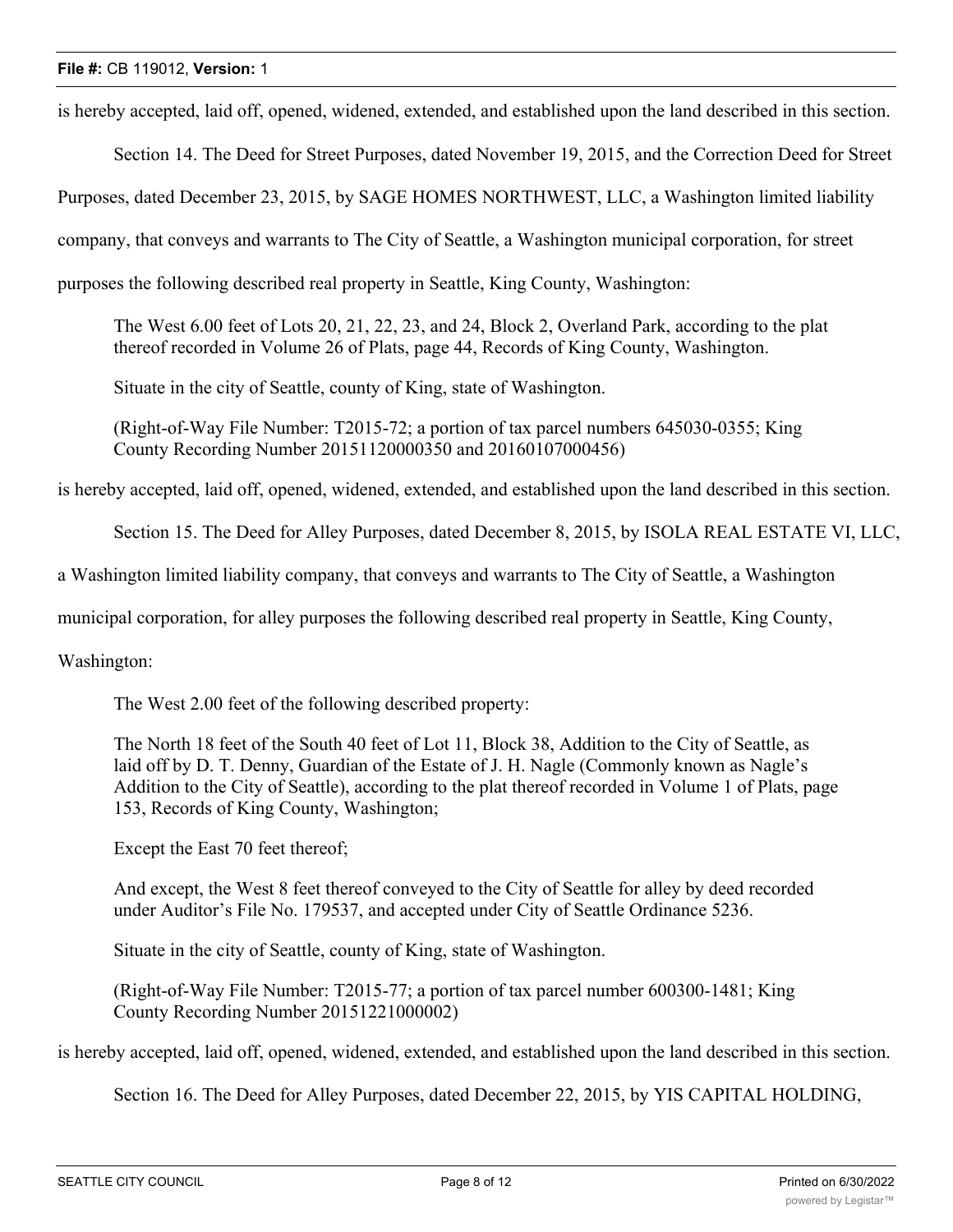LLC, a Washington limited liability company, that conveys and warrants to The City of Seattle, a Washington

municipal corporation, for alley purposes the following described real property in Seattle, King County,

Washington:

The West 2.00 feet of Lot 7, Block 103, David T. Denny's First Addition to North Seattle, according to the plat thereof recorded in Volume 1 of Plats, page 79, Records of King County, Washington.

Situate in the city of Seattle, county of King, state of Washington.

(Right-of-Way File Number: T2015-79; a portion of tax parcel number 198320-0355; King County Recording Number 20160113001006)

is hereby accepted, laid off, opened, widened, extended, and established upon the land described in this section.

Section 17. The Deed for Alley Purposes, dated December 22, 2015, by MRN HOMES, LLC, a

Washington limited liability company, that conveys and warrants to The City of Seattle, a Washington

municipal corporation, for alley purposes the following described real property in Seattle, King County,

Washington:

The East 2.00 feet of the following described property:

The East 64.43 feet of Lot 10, Block 7, Francies R. Day's LaGrande, according to the plat thereof recorded in Volume 3 of Plats, page 155, Records of King County, Washington;

Also known as Parcel B, City of Seattle Short Subdivision No. 3020290, under King County Recording No. 20151028900005.

Situate in the city of Seattle, county of King, state of Washington.

(Right-of-Way File Number: T2015-81; a portion of tax parcel number 193130-0816; King County Recording Number 20151223001158)

is hereby accepted, laid off, opened, widened, extended, and established upon the land described in this section.

Section 18. The Deed for Alley Purposes, dated December 17, 2015, by SOUTH LAKE UNION

HOTEL, LLC, a Delaware limited liability company, that conveys and warrants to The City of Seattle, a

Washington municipal corporation, for alley purposes the following described real property in Seattle, King

County, Washington:

The East 2 feet of Lot 7 & 8, Block 101, D. T. Denny's  $5<sup>th</sup>$  Addition to North Seattle according to the plat thereof recorded in Volume 1 of Plats, page 202, Records of King County,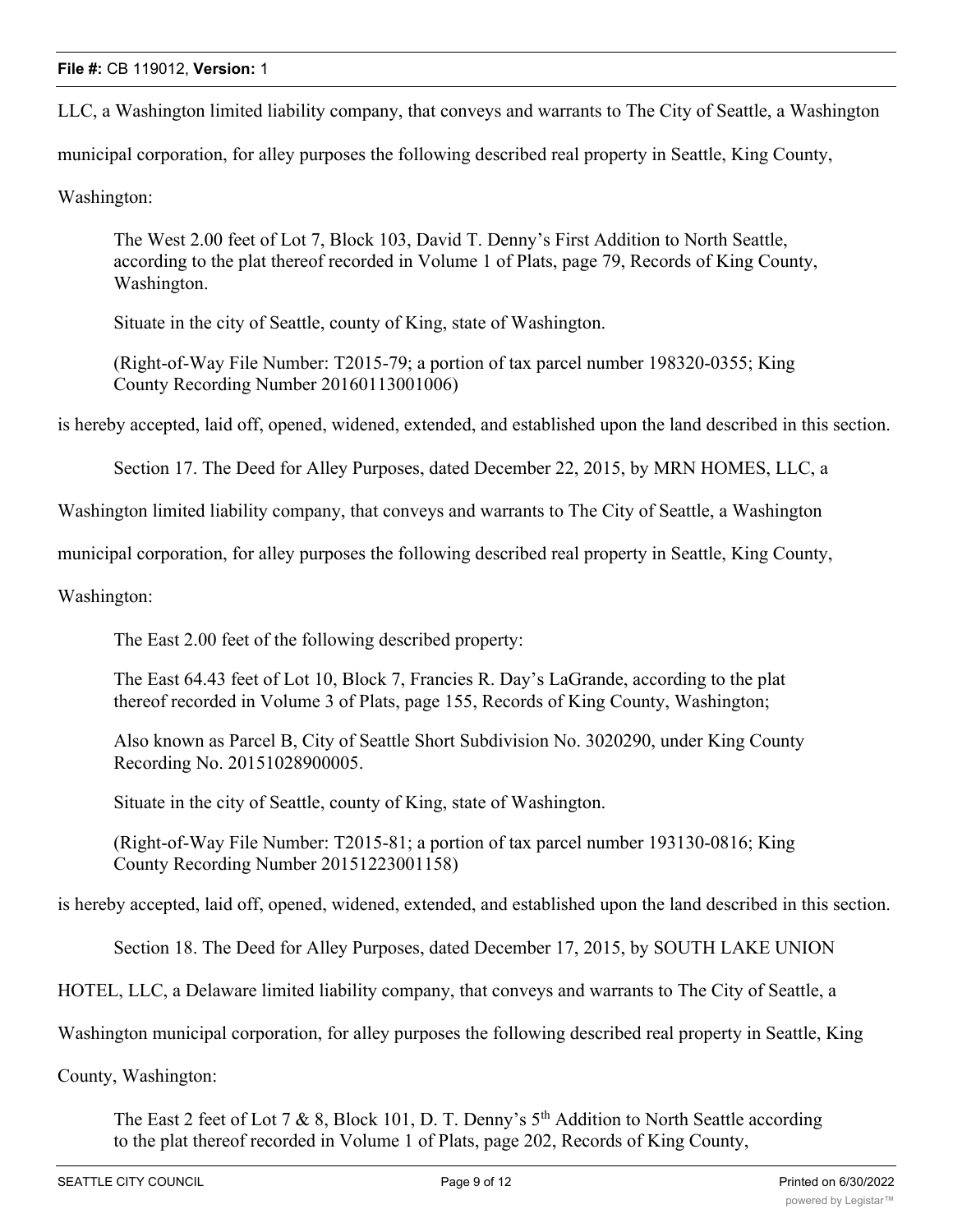Washington,

The above described 2.00 foot strip has upper and lower limits, defined by two inclined planes running between the South line of Lot 7 and the North line of Lot 8, said inclined planes are 4.00 feet below and 26 feet above the existing finish grade surface, said planes being more specifically described as follows:

Beginning at the Southeast corner of Lot 7 at an upper elevation of 104.3 and a lower elevation of 74.3;

Thence Northerly along the Easterly line of Lots 7 and 8 the following distances:

15.00 feet to a point having an upper elevation of 104.2 feet and a lower elevation of 74.2 feet;

44.97 feet to a point having an upper elevation of 98.0 feet and a lower elevation of 68.0 feet;

37.25 feet to a point having an upper elevation of 94.9 feet and a lower elevation of 64.9 feet;

22.72 to the Northeast corner of Lot 8 and a point having an upper elevation of 94.2 feet and a lower elevation of 64.2 feet.

Said elevations herein described are expressed in terms of North American Vertical Datum 1988 (NAVD88) and are based on City of Seattle Benchmark Number 36580102, elevation 54.26. Said benchmark is the top of a 2" brass disk stamped "City of Seattle Survey 36580102" in the sidewalk in the Northeast quadrant of the intersection of Westlake Avenue and Thomas Street (1.0 feet Southeast of the Southeast building corner at 307 Westlake Avenue.)

The strip contains 240 square feet plus or minus.

Situate in the city of Seattle, county of King, state of Washington.

(Right-of-Way File Number: T2015-83; a portion of tax parcel number 198620-0440; King County Recording Number 20160115000880)

is hereby accepted, laid off, opened, widened, extended, and established upon the land described in this section.

Section 19. The Deed for Alley Purposes, dated January 19, 2016, by LIV ROOSEVELT, LLC, a

Washington limited liability company, that conveys and warrants to The City of Seattle, a Washington

municipal corporation, for alley purposes the following described real property in Seattle, King County,

Washington:

The Easterly 2.00 feet of the following described property:

Lot 14, Block 1, Weedin's Division of Green Lake Addition to Seattle, according to the Plat thereof recorded in Volume 5 of Plats, page 27, Records of King County, Washington.

Situate in the city of Seattle, King County, Washington.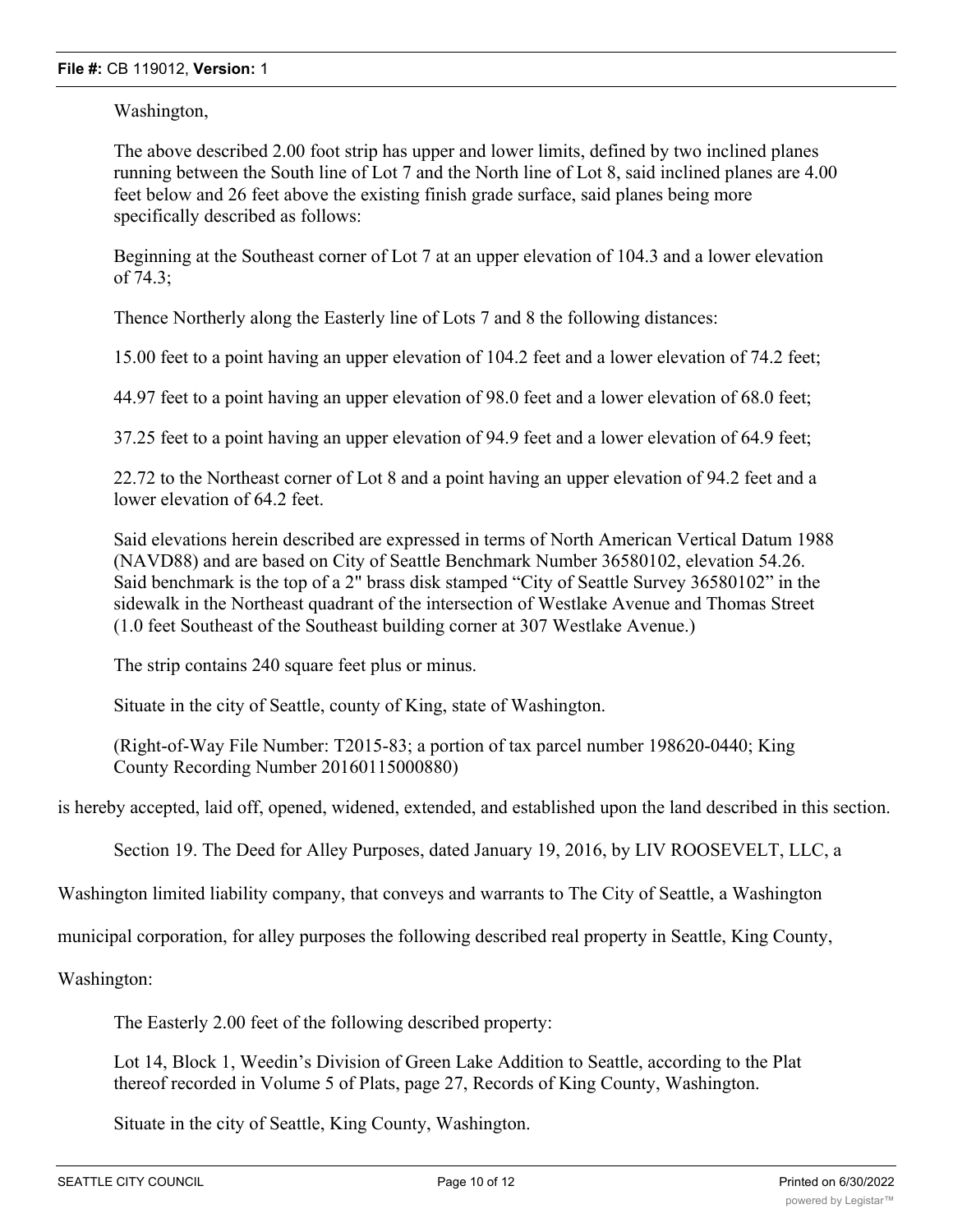### **File #:** CB 119012, **Version:** 1

(Right-of-Way File Number: T2015-93A; a portion of tax parcel number 922140-0105; King County Recording Number 20160120000084)

is hereby accepted, laid off, opened, widened, extended, and established upon the land described in this section.

Section 20. The Deed for Street Purposes, dated January 11, 2016, by

ISOLA REAL ESTATE V, L.L.C., a Washington limited liability company, that conveys and warrants to

The City of Seattle, a Washington municipal corporation, for street purposes the following described real

property in Seattle, King County, Washington:

The North 0.50 feet and the East 6.00 feet of the following described property:

The North 103 feet to the East half of Lot 5, Block 1, Osner's Suburban Homes, according to the plat thereof recorded in Volume 9 of Plats, page 92, Records of King County, Washington.

Situate in the city of Seattle, county of King, state of Washington.

(Right-of-Way File Number: T2015-98; a portion of tax parcel numbers 643150-0046 and 643150-0047; King County Recording Number 20160119000399)

is hereby accepted, laid off, opened, widened, extended, and established upon the land described in this section.

Section 21. The real properties conveyed by the deeds described above are placed under the jurisdiction

of the Seattle Department of Transportation.

Section 22. Any act consistent with the authority of this ordinance taken prior to its effective date is

hereby ratified and confirmed.

Section 23. This ordinance shall take effect and be in force 30 days after its approval by the Mayor, but

if not approved and returned by the Mayor within ten days after presentation, it shall take effect as provided by

Seattle Municipal Code Section 1.04.020.

Passed by the City Council the \_\_\_\_\_\_\_ day of \_\_\_\_\_\_\_\_\_\_\_\_\_\_\_\_\_\_\_\_\_\_\_\_, 2017, and signed by

me in open session in authentication of its passage this \_\_\_\_\_\_ day of  $\qquad \qquad$ , 2017.